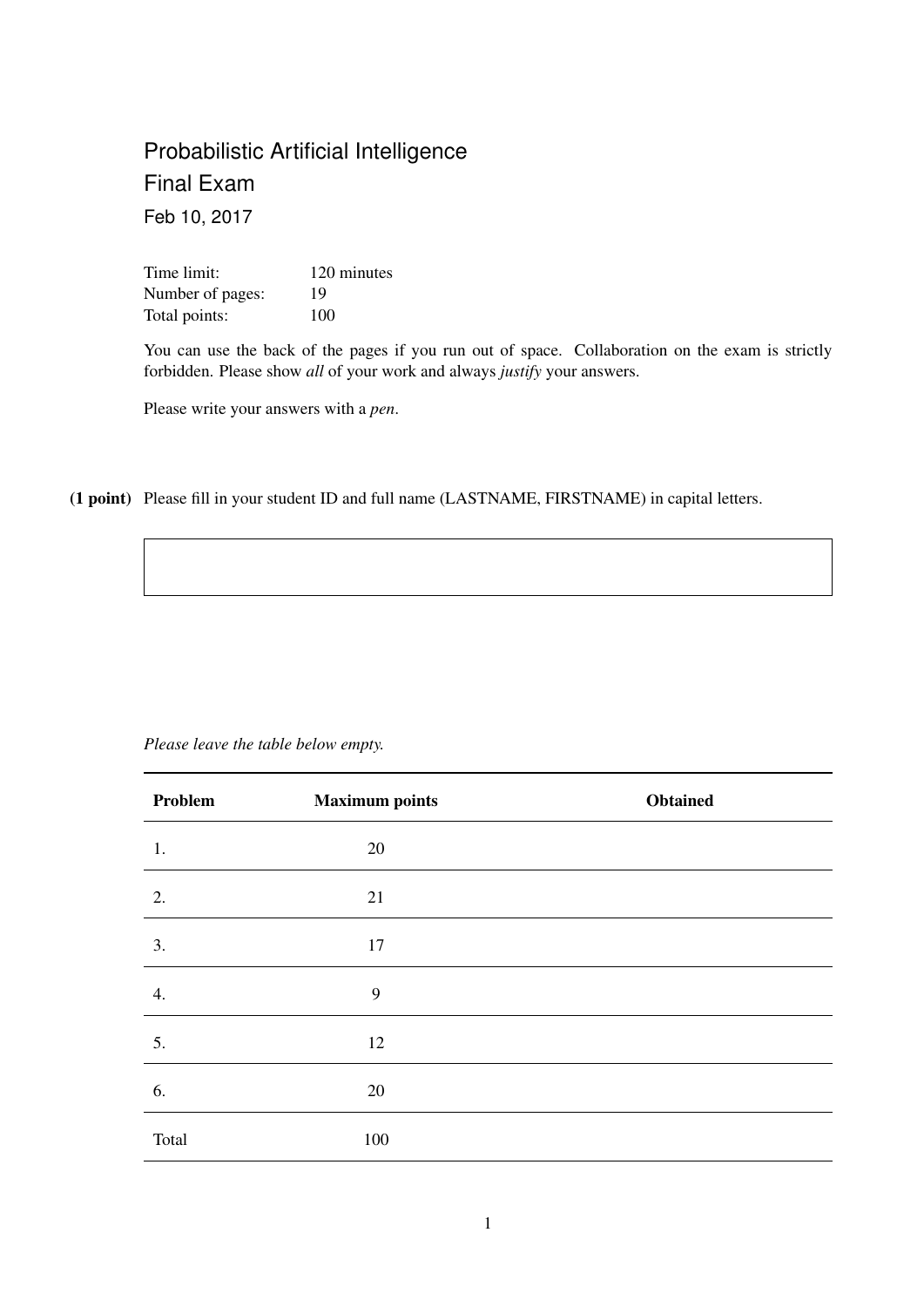## **1. Bayesian Networks and d-separation (20 points)**

(6 points) (i) Consider the Bayesian Network in Figure 1. Are the following d-separation statements true? If a statement is true, give a blocking node. If it is not true, give an active trail.



| $d$ -sep $(A;C E)?$     | $\Box$ True | $\Box$ False |
|-------------------------|-------------|--------------|
|                         |             |              |
| $d$ -sep $(A;C G)?$     | $\Box$ True | $\Box$ False |
|                         |             |              |
| $d$ -sep $(A;D B)$ ?    | $\Box$ True | $\Box$ False |
|                         |             |              |
| $d$ -sep $(A; F   G)$ ? | $\Box$ True | $\Box$ False |
|                         |             |              |
| $d$ -sep $(F; E)$ ?     | $\Box$ True | $\Box$ False |
|                         |             |              |
| $d$ -sep $(F; E   G)$ ? | $\Box$ True | $\Box$ False |
|                         |             |              |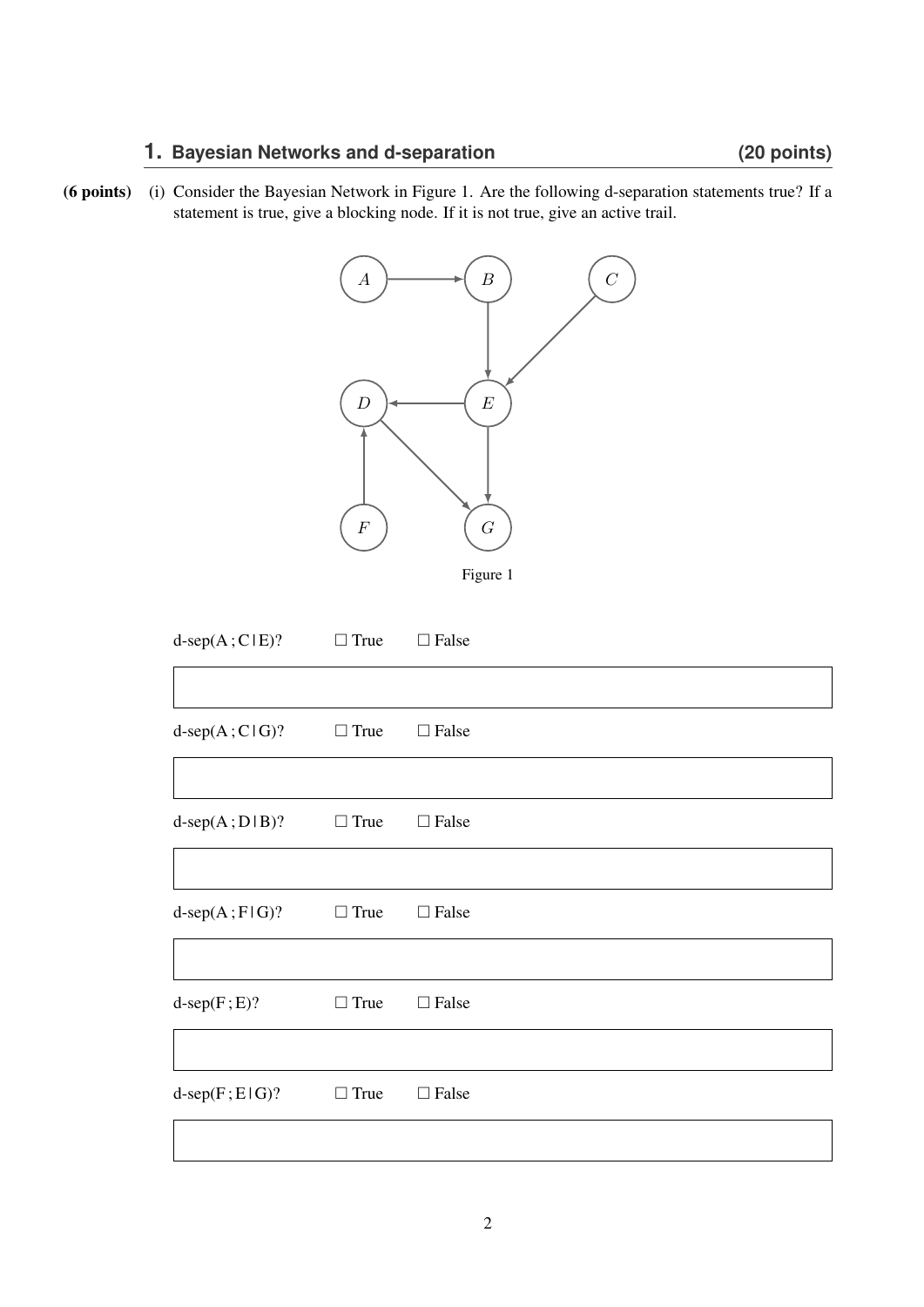| (4 points) (ii) Let $X, Y$ , and $Z$ be random variables in a Bayesian Network. For each of the statements below,<br>decide whether they are true or false. (Each correct answer gives +0.5 points, each incorrect<br>answer gives -0.5 points. You cannot get less than 0 points.) |             |                                                                                               |  |  |
|-------------------------------------------------------------------------------------------------------------------------------------------------------------------------------------------------------------------------------------------------------------------------------------|-------------|-----------------------------------------------------------------------------------------------|--|--|
| • d-separation of X and Y given Z implies conditional independence of X and Y given Z.                                                                                                                                                                                              |             |                                                                                               |  |  |
|                                                                                                                                                                                                                                                                                     | $\Box$ True | $\Box$ False                                                                                  |  |  |
| • d-separation of $X$ and $Y$ given $Z$ can only be shown with knowledge of the CPTs.                                                                                                                                                                                               |             |                                                                                               |  |  |
|                                                                                                                                                                                                                                                                                     | $\Box$ True | $\Box$ False                                                                                  |  |  |
|                                                                                                                                                                                                                                                                                     |             | • A fully-connected Bayesian Network means that all variables are independent.                |  |  |
|                                                                                                                                                                                                                                                                                     | $\Box$ True | $\Box$ False                                                                                  |  |  |
| • The Bayesian Network structure in Figure 1 is a DAG.                                                                                                                                                                                                                              |             |                                                                                               |  |  |
|                                                                                                                                                                                                                                                                                     | $\Box$ True | $\Box$ False                                                                                  |  |  |
| • The Bayesian Network structure in Figure 1 is a polytree.                                                                                                                                                                                                                         |             |                                                                                               |  |  |
|                                                                                                                                                                                                                                                                                     | $\Box$ True | $\Box$ False                                                                                  |  |  |
| • Factor graphs are a particular type of (bipartite) Bayesian Network.                                                                                                                                                                                                              |             |                                                                                               |  |  |
|                                                                                                                                                                                                                                                                                     | $\Box$ True | $\Box$ False                                                                                  |  |  |
| to the correct marginals.                                                                                                                                                                                                                                                           |             | • Belief propagation on a factor graph will always converge but is not guaranteed to converge |  |  |
|                                                                                                                                                                                                                                                                                     | $\Box$ True | $\Box$ False                                                                                  |  |  |
| polytree Bayesian networks).                                                                                                                                                                                                                                                        |             | • Belief propagation will converge to the correct marginals for tree factor graphs (e.g., for |  |  |
|                                                                                                                                                                                                                                                                                     | $\Box$ True | $\Box$ False                                                                                  |  |  |
|                                                                                                                                                                                                                                                                                     |             |                                                                                               |  |  |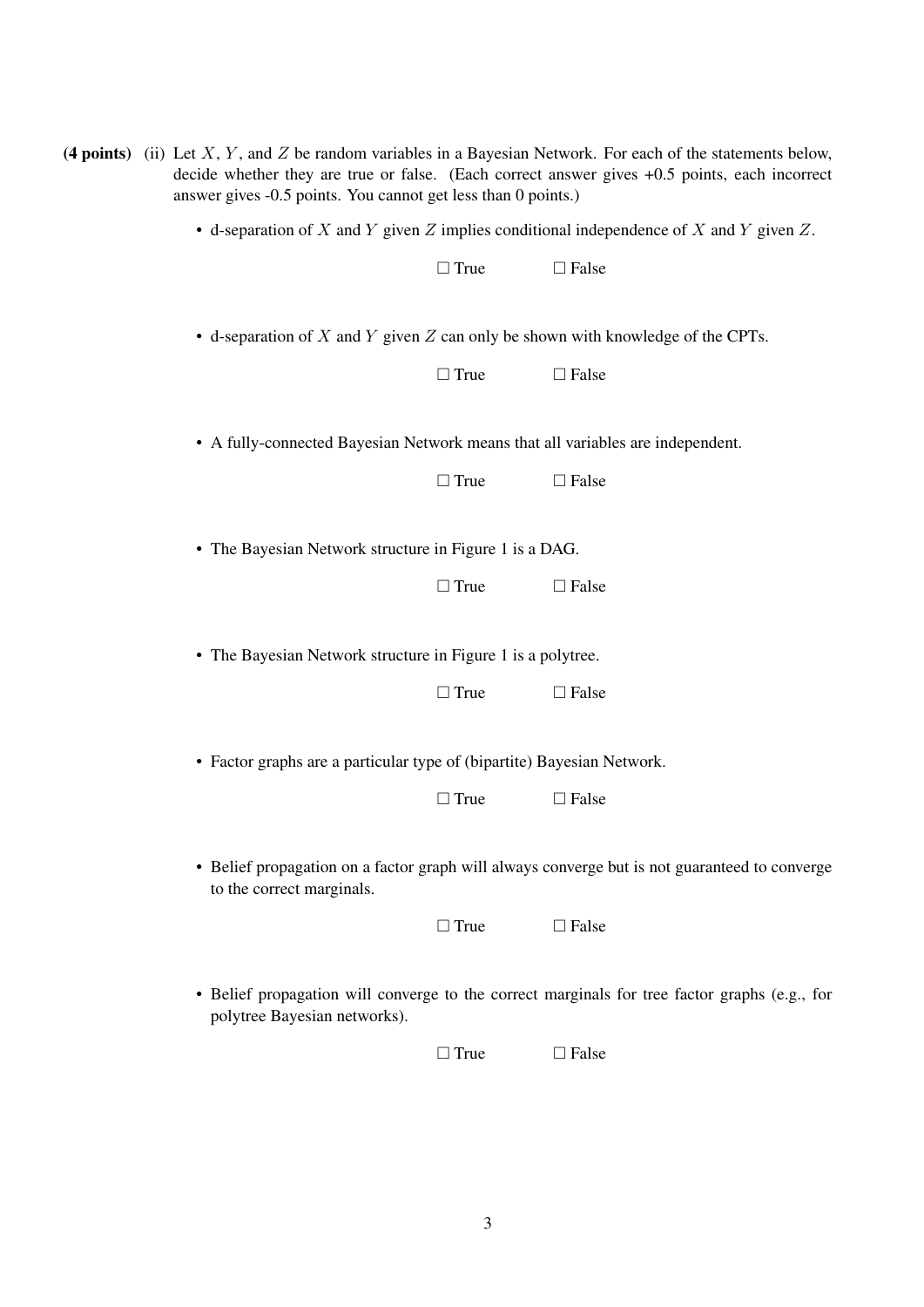(2 points) (iii) Write down the factorized joint probability distribution over the random variables  $A, \ldots, G$  according to the Bayesian Network in Figure 1.

(4 points) (iv) Draw a factor graph with exactly two factor nodes representing the same distribution as the Bayesian Network shown in Figure 1 (also define the two factors).

(4 points) (v) Suppose you wish to do variable elimination on the Bayesian Network in Figure 1. Consider the variable ordering  $D, A, B, C, E, F, G$ , and the first iteration of the algorithm (eliminating variable D). Write down the equation for the first factor  $g_1$  (which may depend on one or more variables), and give the joint distribution  $P(A, B, C, E, F, G)$  in terms of this new factor.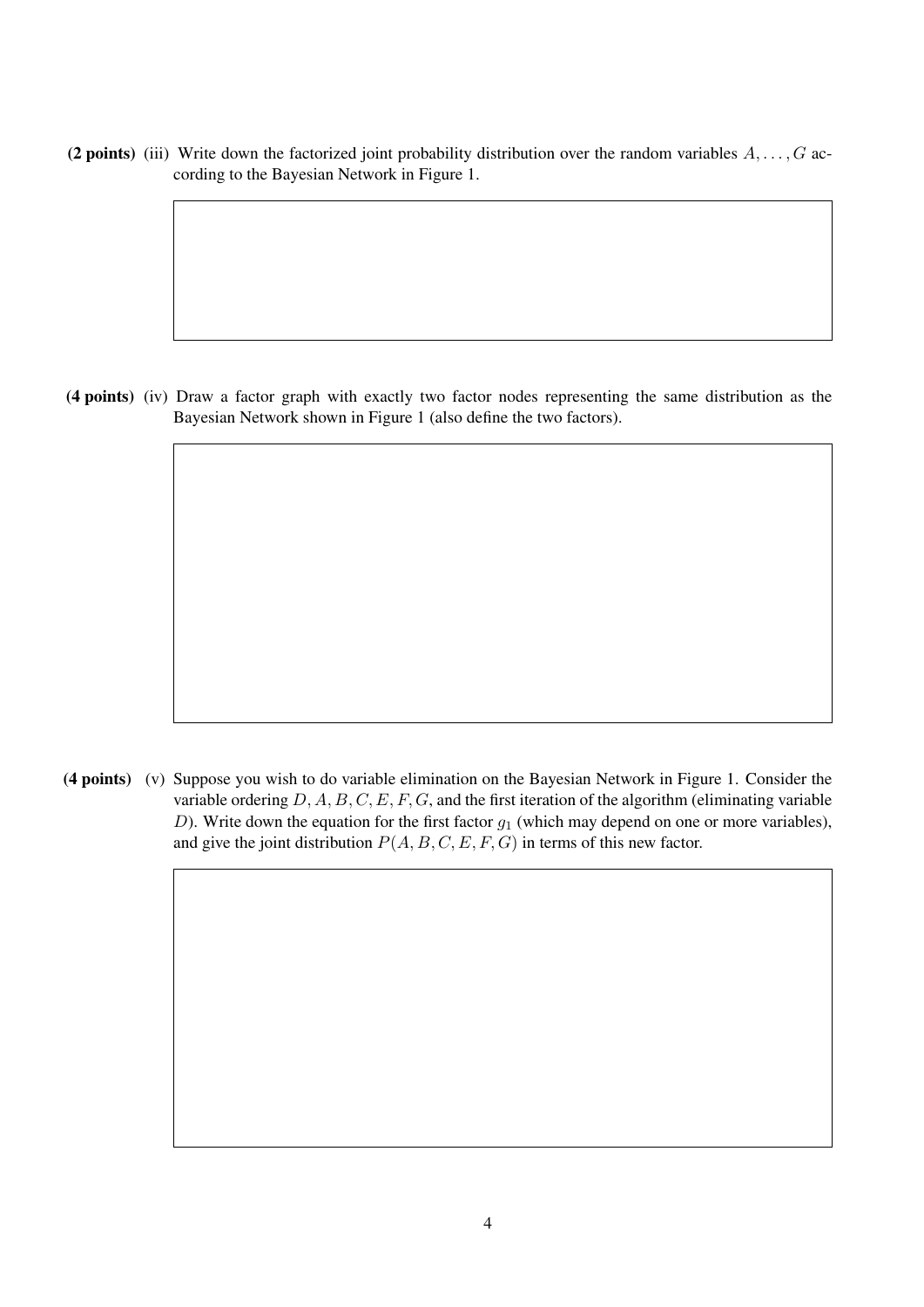#### **2. A better new year with Bayesian Networks (21 points)**

As a New Year's resolution, you decide to work out more frequently. In particular, in the morning you go to the gym with a probability of 0.5. Additionally, you decide to pick up running. Being a good-weather runner, you only go for a run when it is sunny outside. This being Zurich, only a quarter of the days are sunny. On sunny days, you are often too tired if you already went to the gym in the morning and end up having a 0.2 probability of going for a run. However, if you did not go to the gym, you go for a run with probability 0.6.

Whether you end up with muscle ache at the end of the day depends on the amount of exercise you have done. If you did not exercise, you will not get muscle ache. If you go both to the gym and for a run, you will always get muscle ache. Otherwise, you have a 0.2 probability of muscle ache independent of which of the two exercises you completed.

(8 points) (i) Draw the Bayesian Network corresponding to the text above and write down the conditional probability distributions in terms of four random variables. Explain the meaning of each random variable that you define.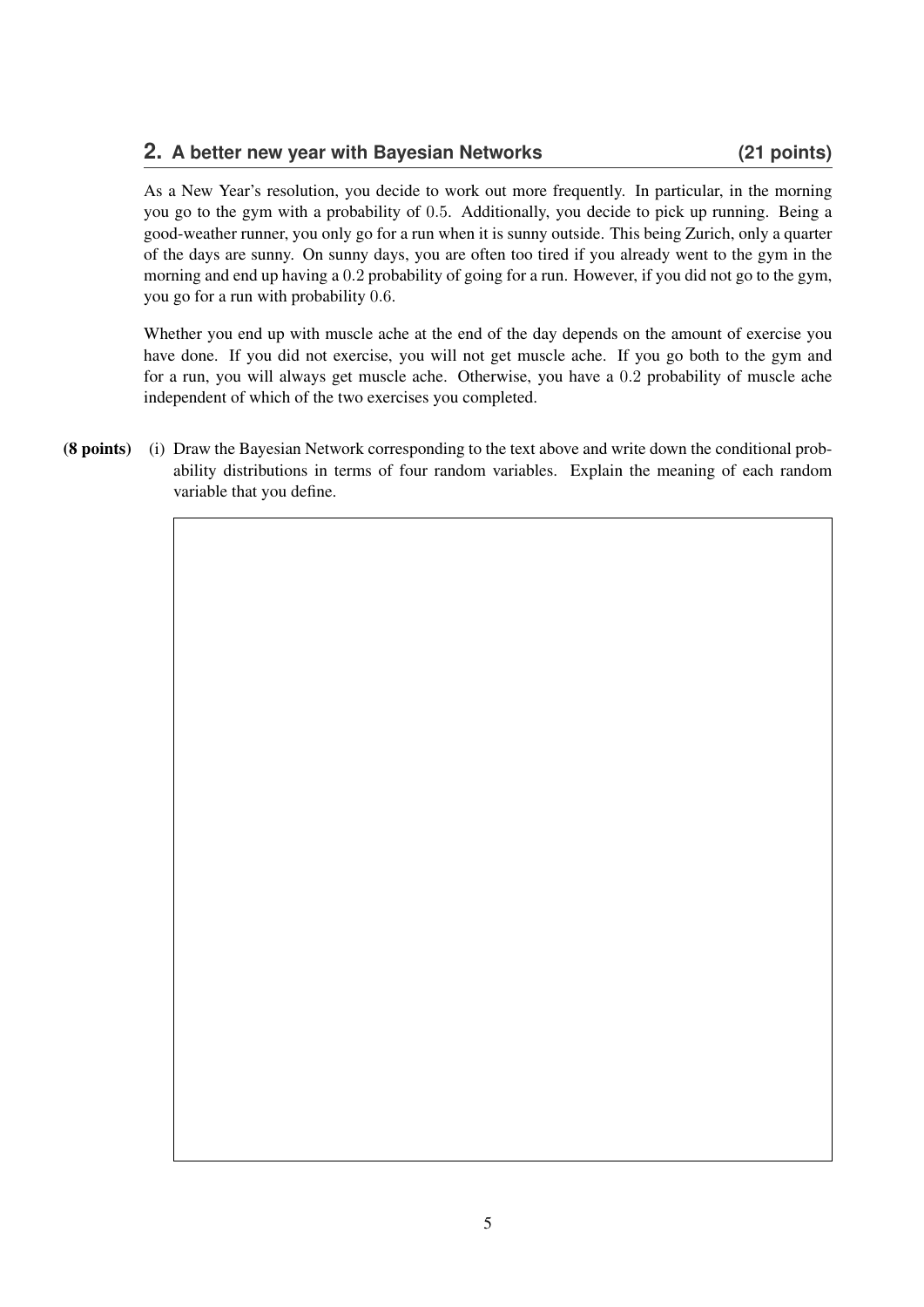(2 points) (ii) Write down the joint probability distribution that is induced by the Bayesian network.

(3 points) (iii) What is the probability of going for a run? Show the steps of your computation.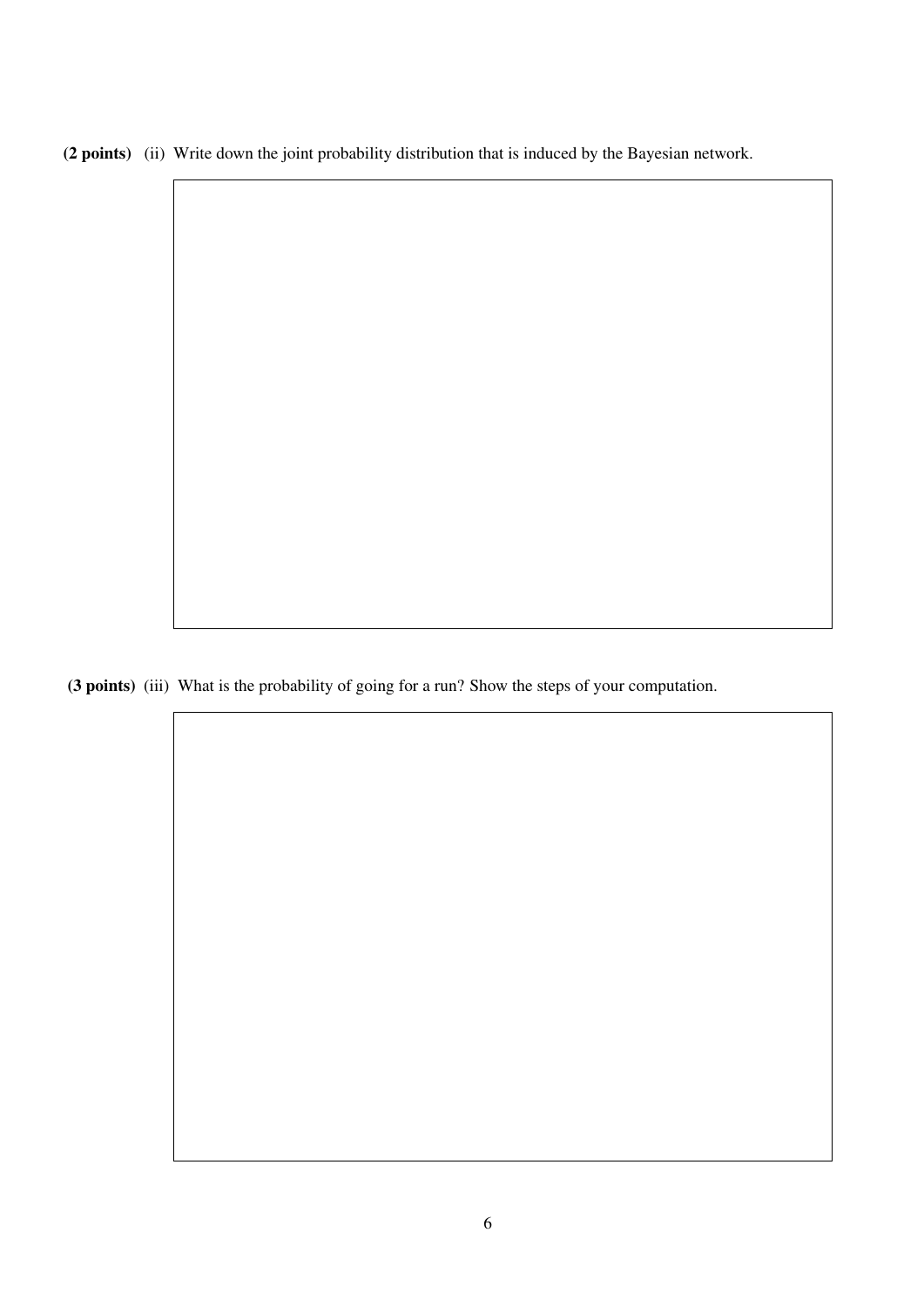(4 points) (iv) What is the probability of having gone to the gym, given that you went for a run? Show the steps of your computation.

(4 points) (v) What is the probability of a muscle ache, given that you went for a run? Show the steps of your computation.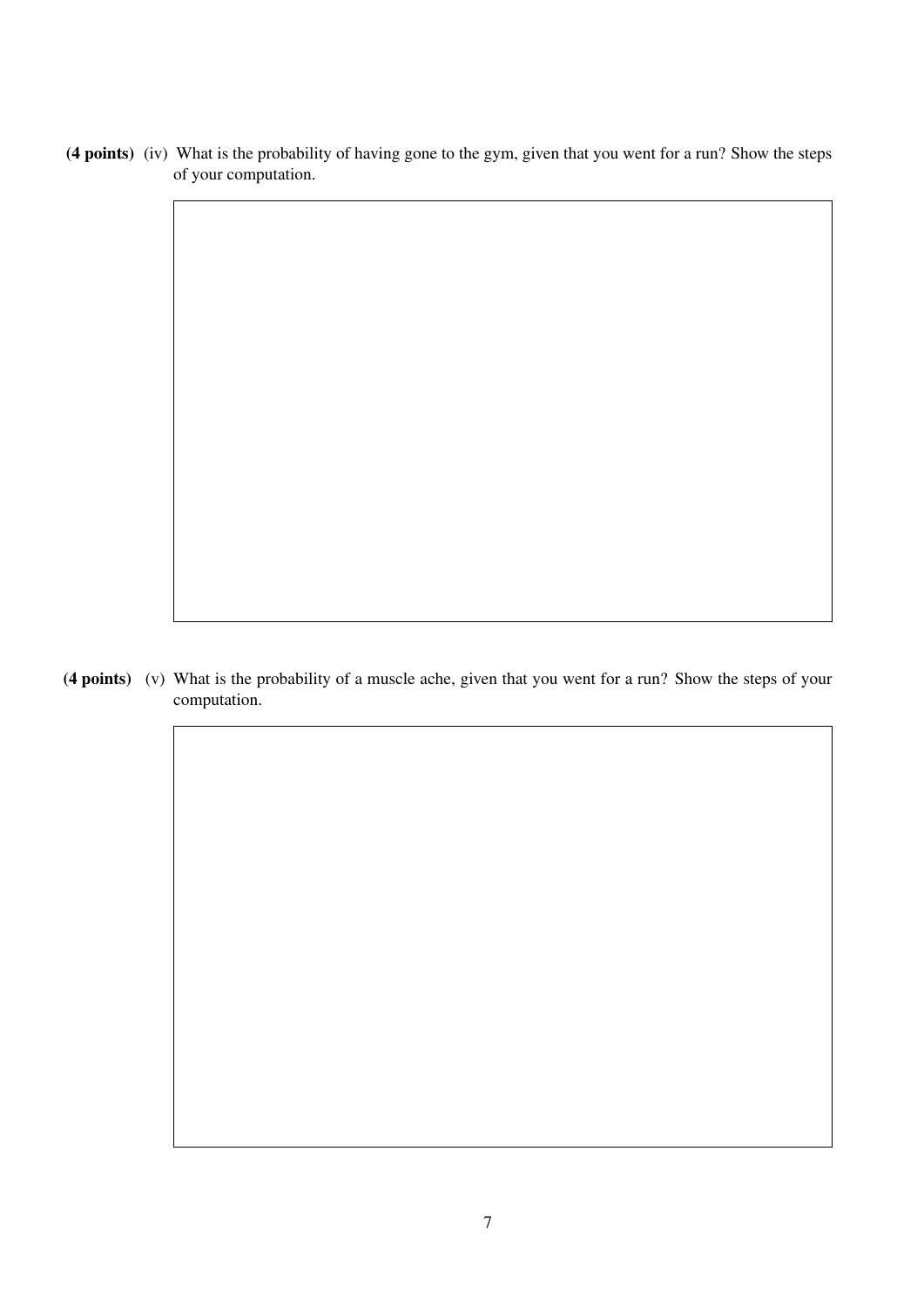### **3. Hidden Markov Models (17 points)**

Consider two friends, Alice and Bob, who live far apart from each other and who talk together daily over the telephone about what they did that day. Bob is a student at a university in California and is only interested in two activities: *going to the university* and *going to the beach*. The choice of what to do is determined exclusively by the weather on a given day, which is either *sunny* or *rainy*. Alice has no definite information about the weather where Bob lives, but makes the following assumptions:

- The probability of sun on the first day (with no observations) is 0.95.
- The probability of *sun* at day t is 0.9 given that it was *sunny* the day before, and 0.6 if not.
- The probability of *going to the beach* is 0.8 if the weather is *sunny*, and 0.1 if not.
- (5 points) (i) Formulate this information as a Hidden Markov Model (HMM) that Alice could use to predict the weather from a sequence of observations of Bob's activities. Draw the Bayesian Network corresponding to the HMM and give the complete probability tables for the model, i.e. the prior distribution of the initial state, the transition probabilities and the emission probabilities.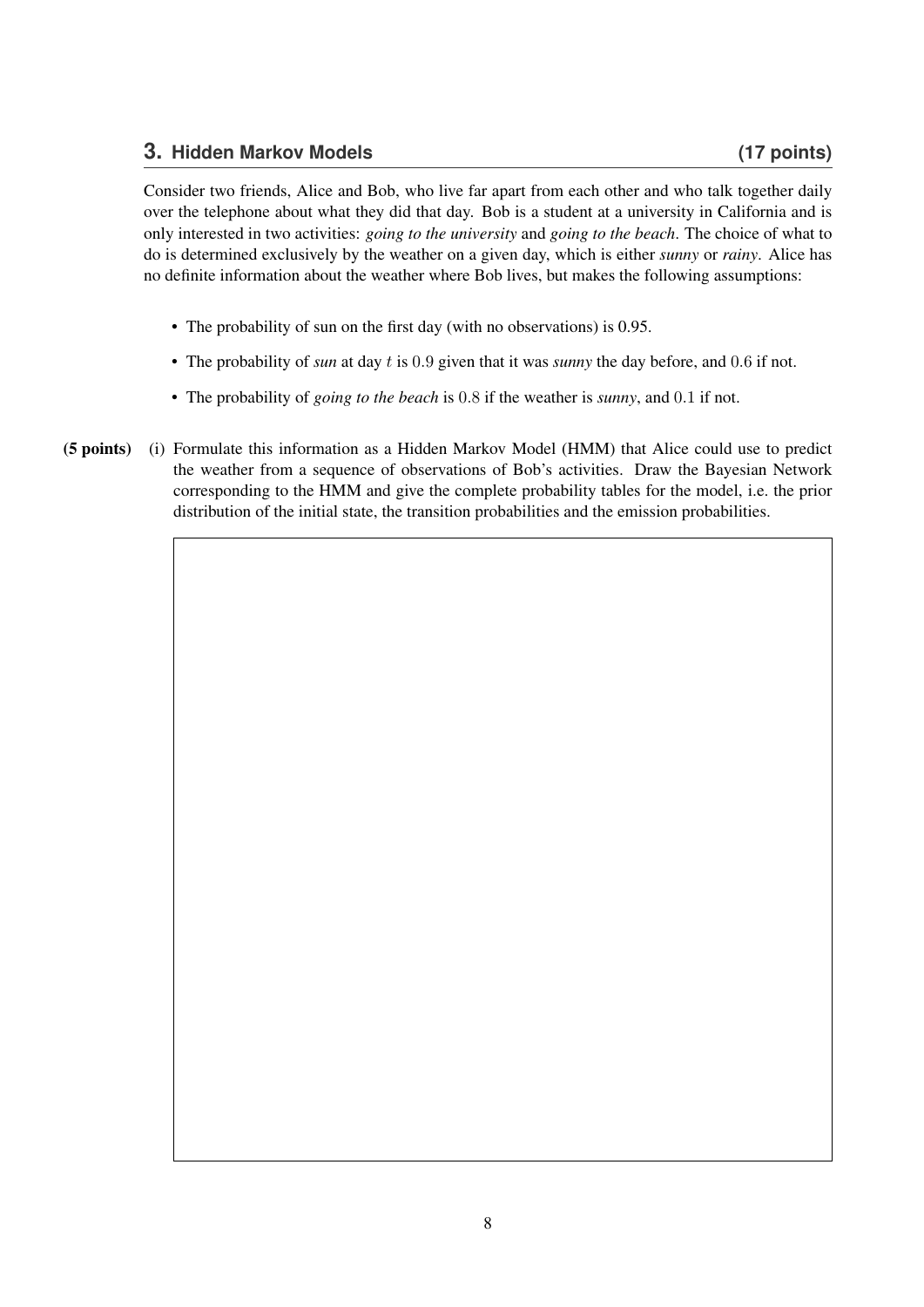(5 points) (ii) Assume that Alice wants to estimate how many days Bob *goes to the university* within the next 30 days. To do this, Alice wants to sample from the HMM. Describe (using pseudo-code) how Alice can obtain a *single* sample from the HMM using *forward sampling*. You may assume that functions for drawing samples according to the prior probabilities, the transition probabilities and the emission probabilities are available.

(4 points) (iii) Describe how Alice can estimate the number of days Bob *goes to the university* within the next 30 days using multiple samples from the HMM.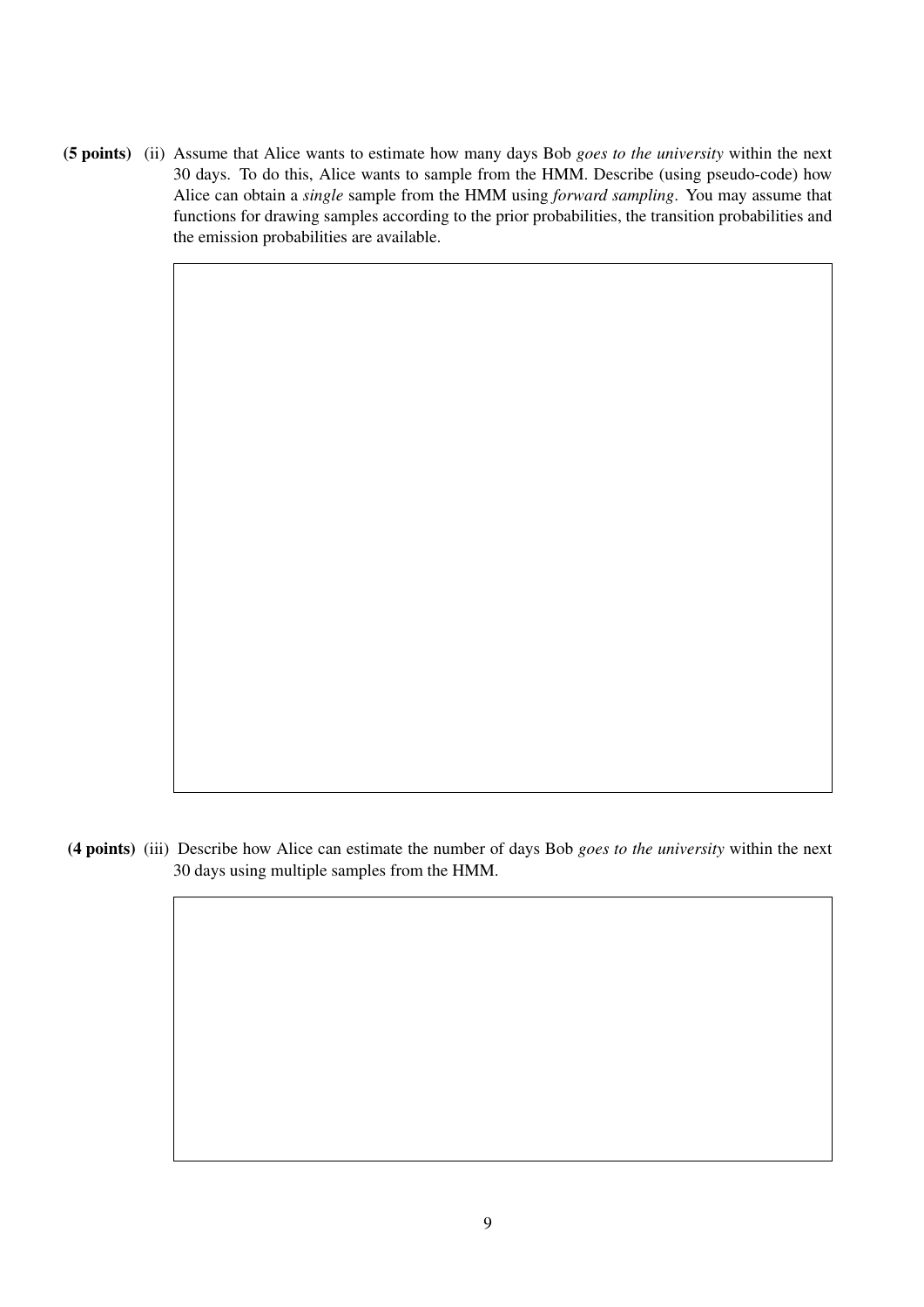| (3 points) (iv) Let $H_t$ denote the variable representing the hidden state at time t, and let $O_t$ denote the variable |  |  |  |
|--------------------------------------------------------------------------------------------------------------------------|--|--|--|
| representing the observation at time t. Mark all answers that are correct. (Each correct answer                          |  |  |  |
| gives +0.5 points, each incorrect answer gives -0.5 points. You cannot get less than 0 points.)                          |  |  |  |

• The observation  $O_t$  is conditionally independent of all previous observations  $O_1, \ldots, O_{t-1}$ and previous hidden states  $H_1, \ldots, H_{t-1}$  given the hidden state  $H_t$ .

|                                                                              | $\Box$ True | $\Box$ False                                                                                              |
|------------------------------------------------------------------------------|-------------|-----------------------------------------------------------------------------------------------------------|
| previous hidden states $H_1, \ldots, H_{t-1}$ .                              |             | • The hidden state at time $t + 1$ is independent of all previous observations $O_1, \ldots, O_{t-1}$ and |
|                                                                              | $\Box$ True | $\Box$ False                                                                                              |
| previous hidden states $H_1, \ldots, H_{t-1}$ given the hidden state $H_t$ . |             | • The hidden state $H_{t+5}$ is conditionally independent of the observations $O_1, \ldots, O_{t-1}$ and  |
|                                                                              | $\Box$ True | $\Box$ False                                                                                              |
| • Any kth-order HMM can be represented as a 1st-order HMM.                   |             |                                                                                                           |
|                                                                              | $\Box$ True | $\Box$ False                                                                                              |
| • An HMM is a polytree Bayesian network.                                     |             |                                                                                                           |
|                                                                              | $\Box$ True | $\Box$ False                                                                                              |
|                                                                              |             | • Given a sequence of observations $Q_1$ . O <sub>m</sub> filtering is the task of computing the distri-  |

Given a sequence of observations  $O_1, \ldots, O_T$ , *filtering* is the task of computing the distribution over states of the hidden variable  $H_T$ .

 $\Box$  True  $\Box$  False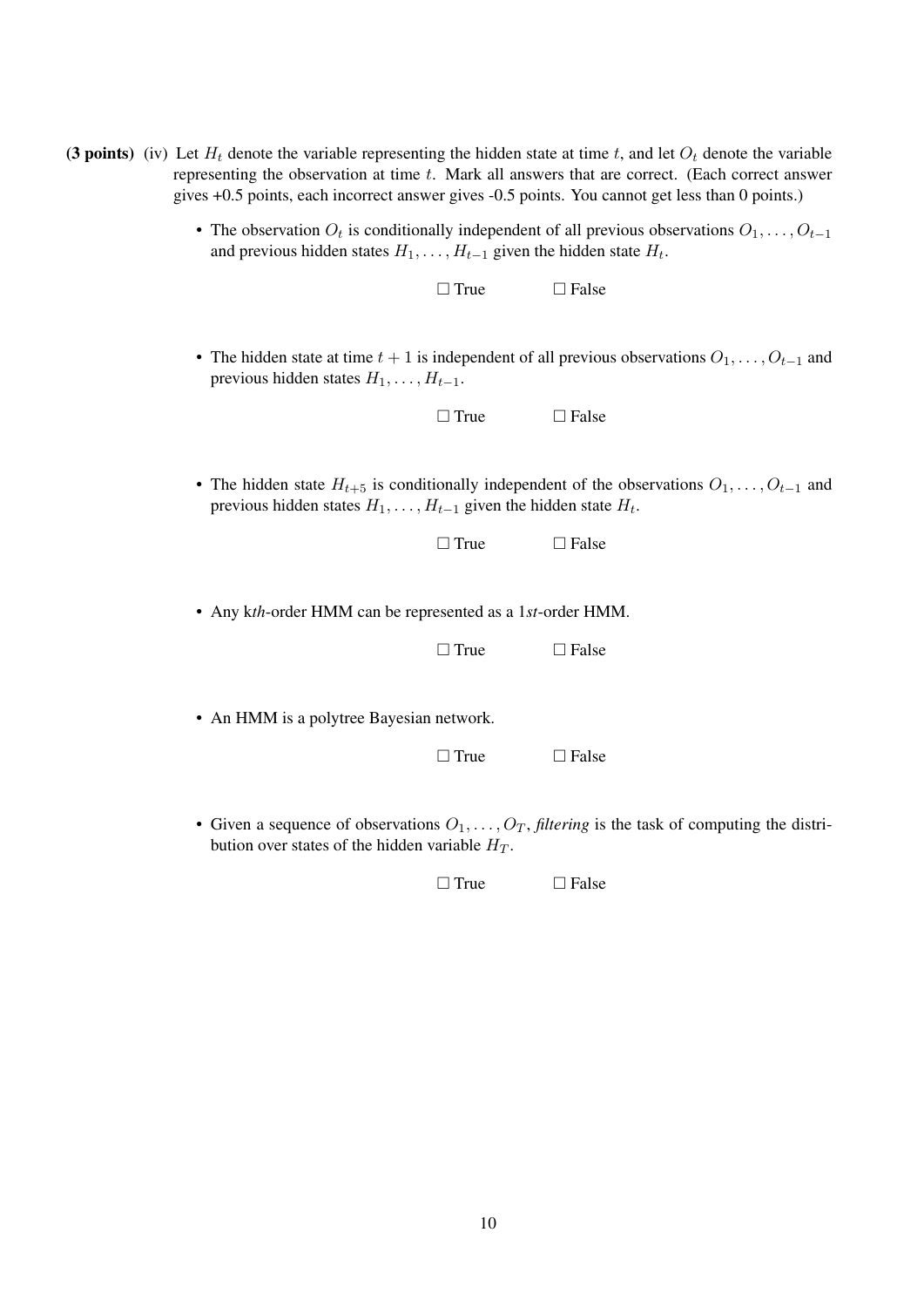Consider the following Markov Chain with two states and transitions as depicted below, where 0 <  $p, q \leq 1.$ 



(3 points) (i) Write down the transition matrix T of the above Markov Chain. *[Reminder: The transition matrix is defined by*  $T(x, y) = \mathbb{P}[S_t = y | S_{t-1} = x]$ *, for all states x, y.]* 

(2 points) (ii) If the chain has stationary distribution  $\pi$  with  $\pi(s_0) = r$  and  $\pi(s_1) = 1 - r$ , write down the condition imposed by detailed balance in terms of  $p$ ,  $q$  and  $r$ .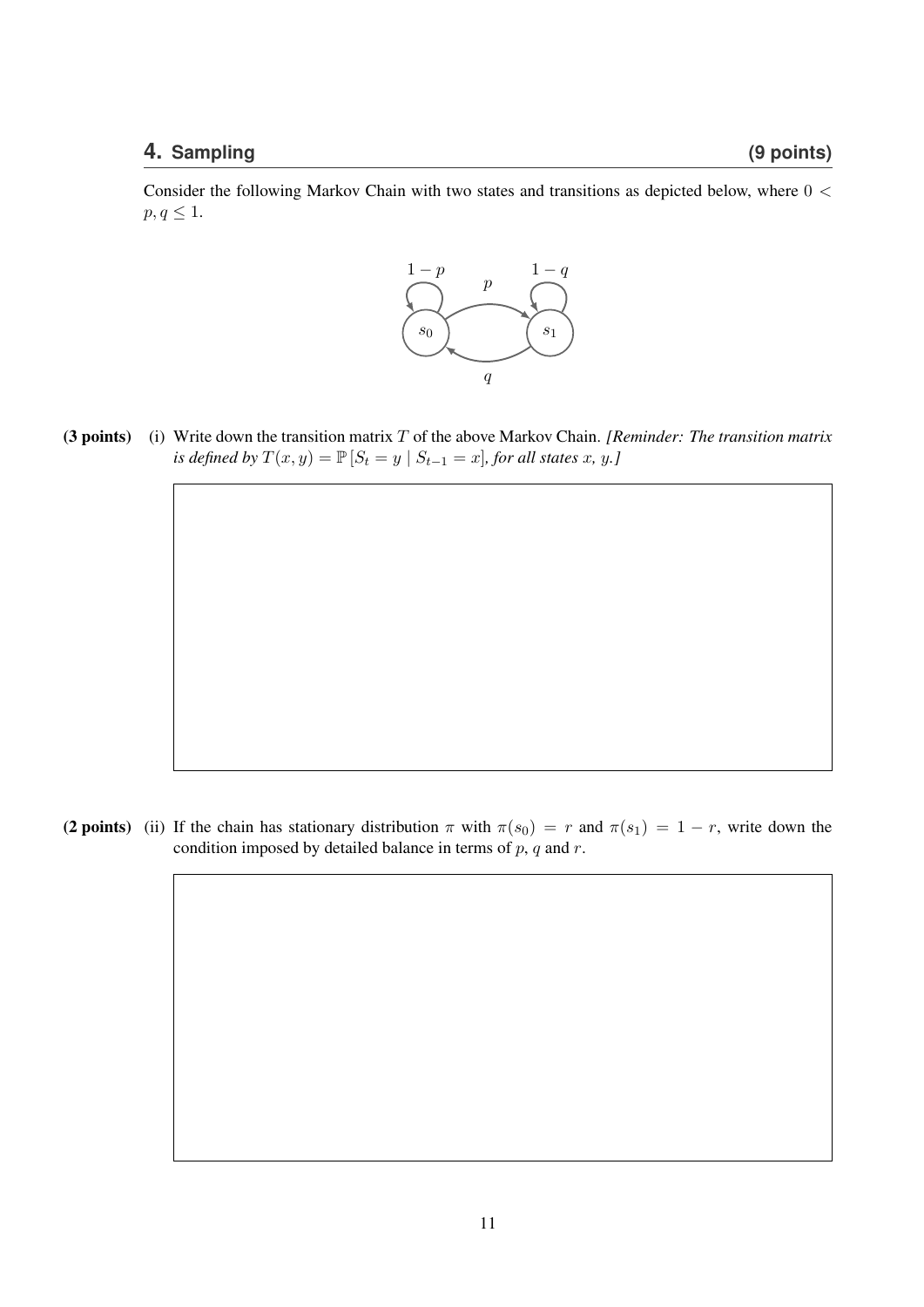(4 points) (iii) If our desired stationary distribution is  $\pi(s_0) = 1/3$  and  $\pi(s_1) = 2/3$ , what values would you choose for p and q in order for the chain to converge to  $\pi$ ?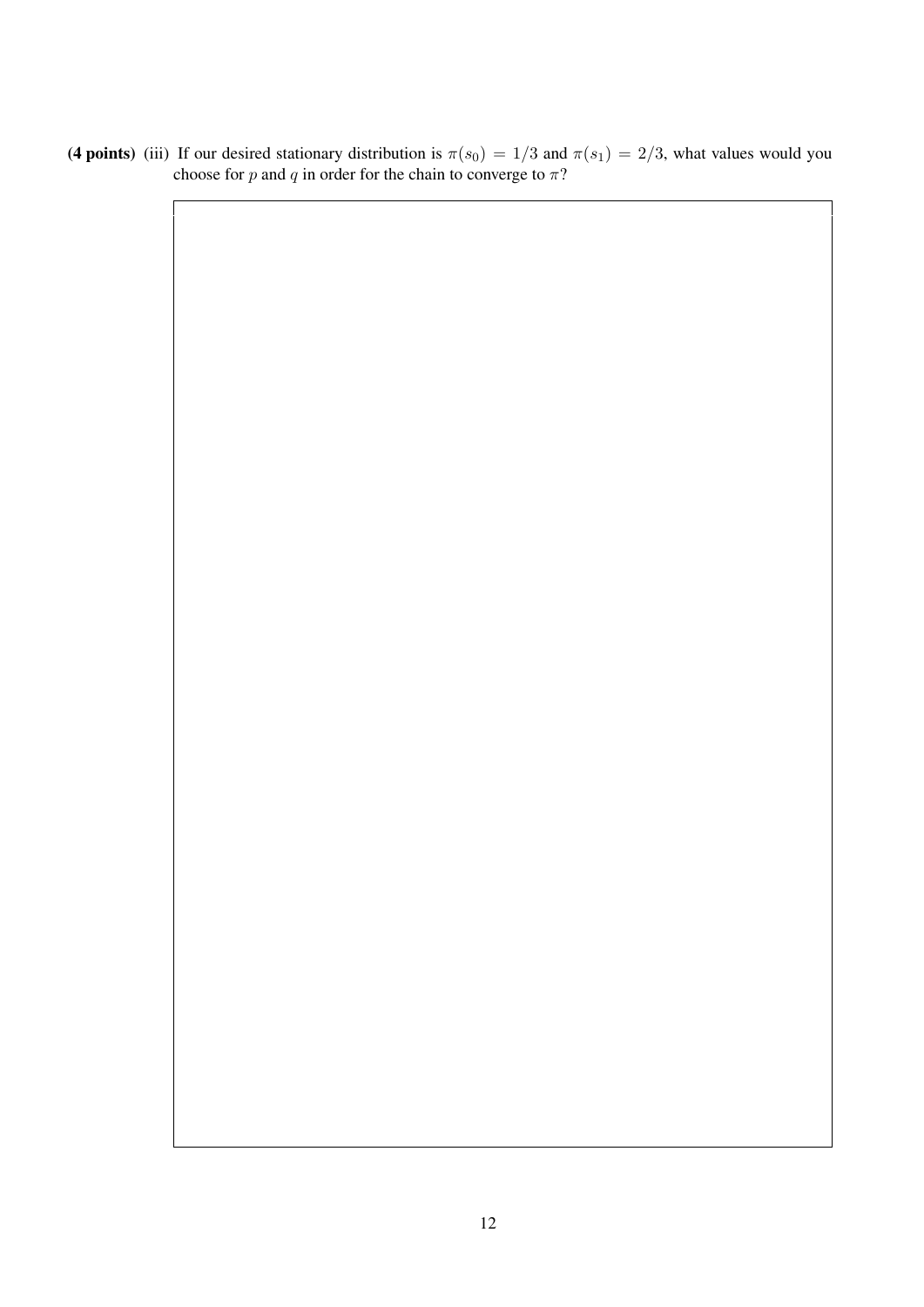#### **5.** Q**-learning (12 points)**

Consider a maze consisting of a two-dimensional grid that contains non-terminal (square) and terminal (circle) states. A robot moving through the maze can take any of four actions (up, down, left, or right) as long as it stays within the grid. However, the actions do not always result in the desired movement. In particular, with probability  $p_{noise}$  the robot makes a move chosen uniformly at random among the allowed ones, irrespective of the chosen action. Finally, the robot only receives reward when moving to a terminal state; the reward amounts are shown in the figure below.



In the following figures, we plot estimates obtained by running 100,000 episodes of the Q-learning algorithm with random starting states and a random exploration policy. In particular, we show the estimated value function  $V(x)$  of each non-terminal state, as well as the associated greedy policy, both computed using the obtained Q-function estimates.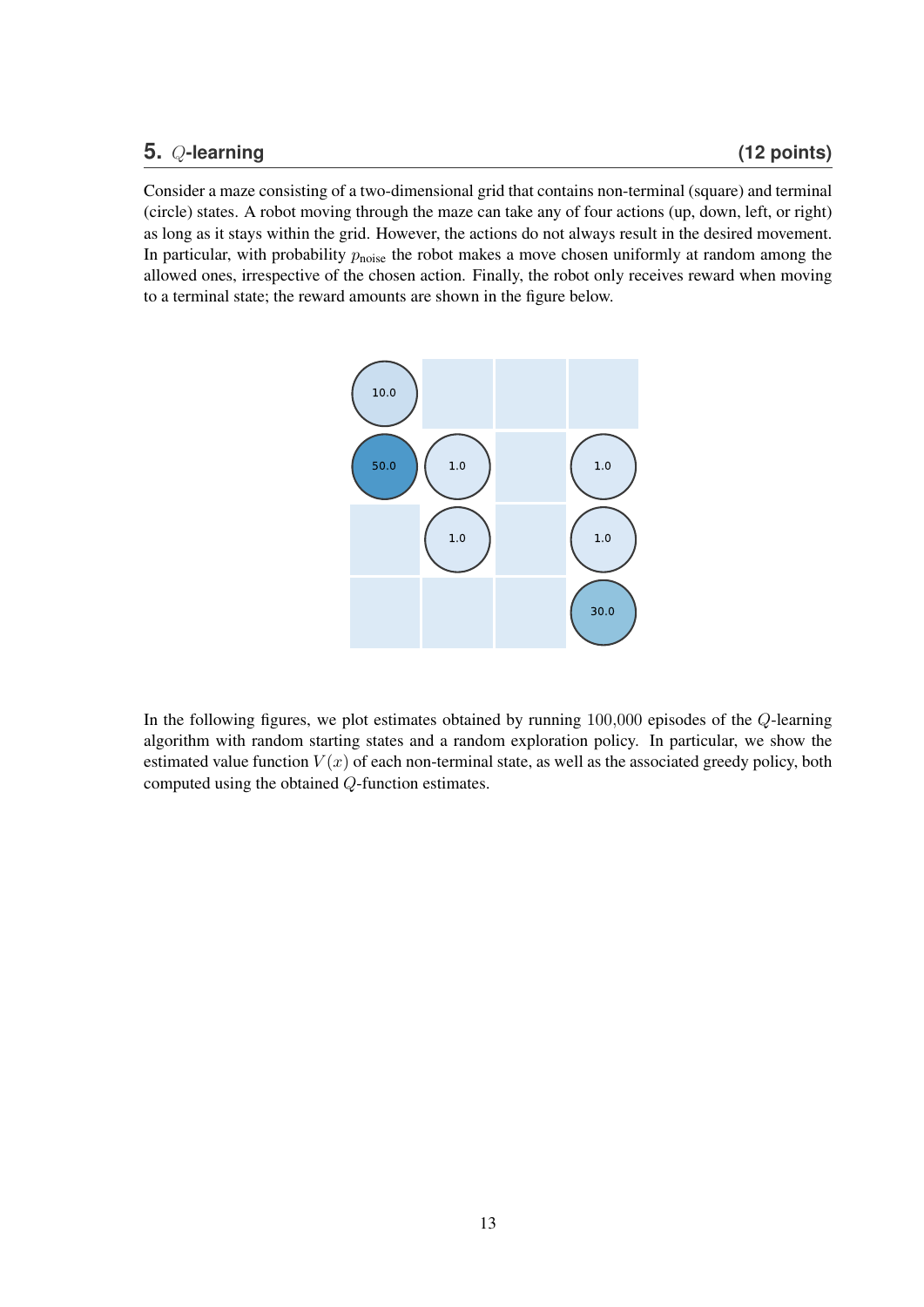(6 points) (i) For this question, we only vary the amount of movement noise. Concretely, we run  $Q$ -learning twice, one time using  $p_{noise} = 0$ , and the other using  $p_{noise} = 0.5$ . In both cases we use the same discount factor  $\gamma$ . Match the resulting figures below to the two noise regimes. Briefly explain your reasoning.



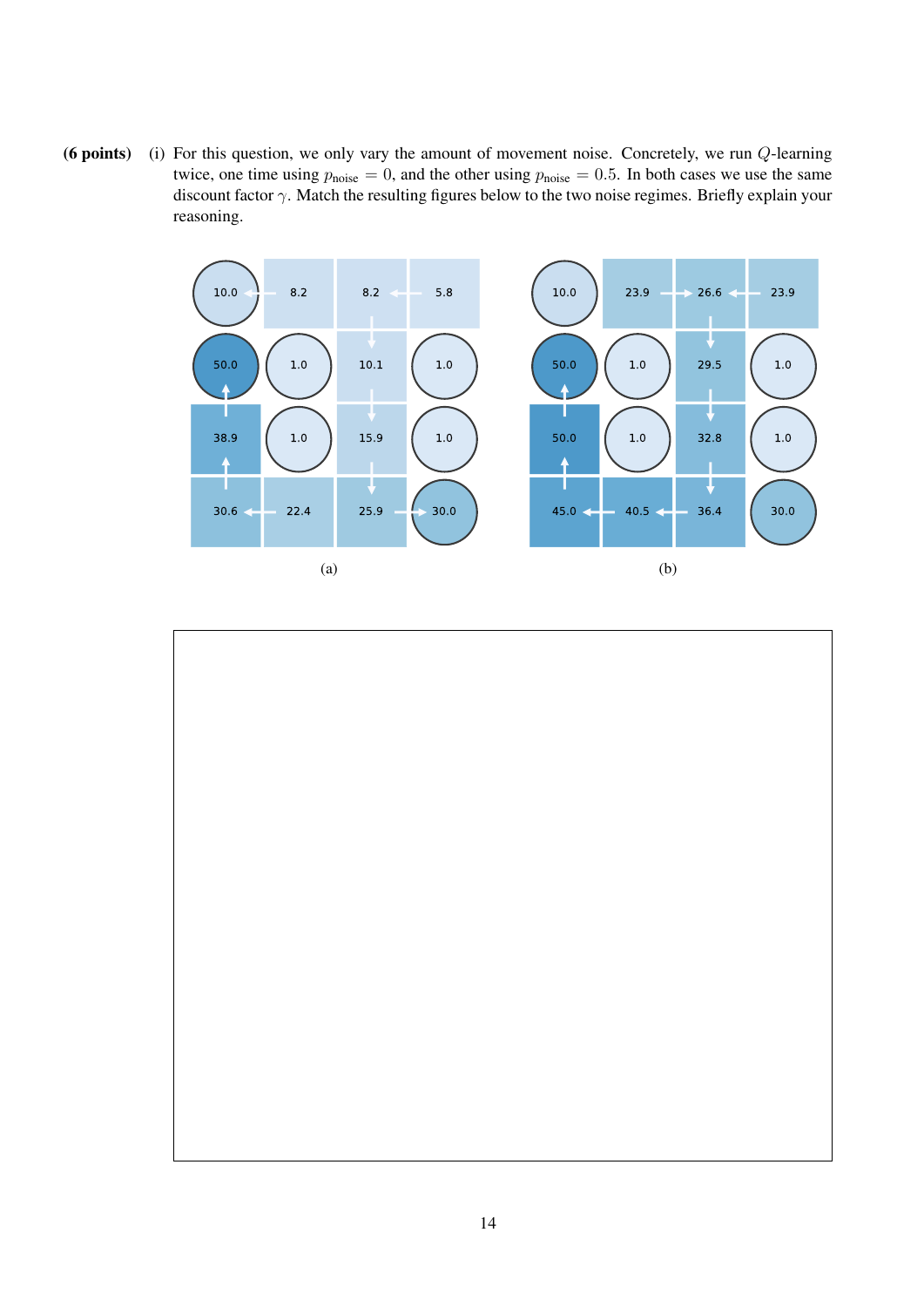(6 points) (ii) For this question, we only vary the discount parameter  $\gamma$ . Again, we run Q-learning twice, one time using  $\gamma = 0.6$ , and the other using  $\gamma = 0.9$ . In both cases we use the same movement noise. Match the resulting figures below to the two choices of  $\gamma$ . Briefly explain your reasoning.



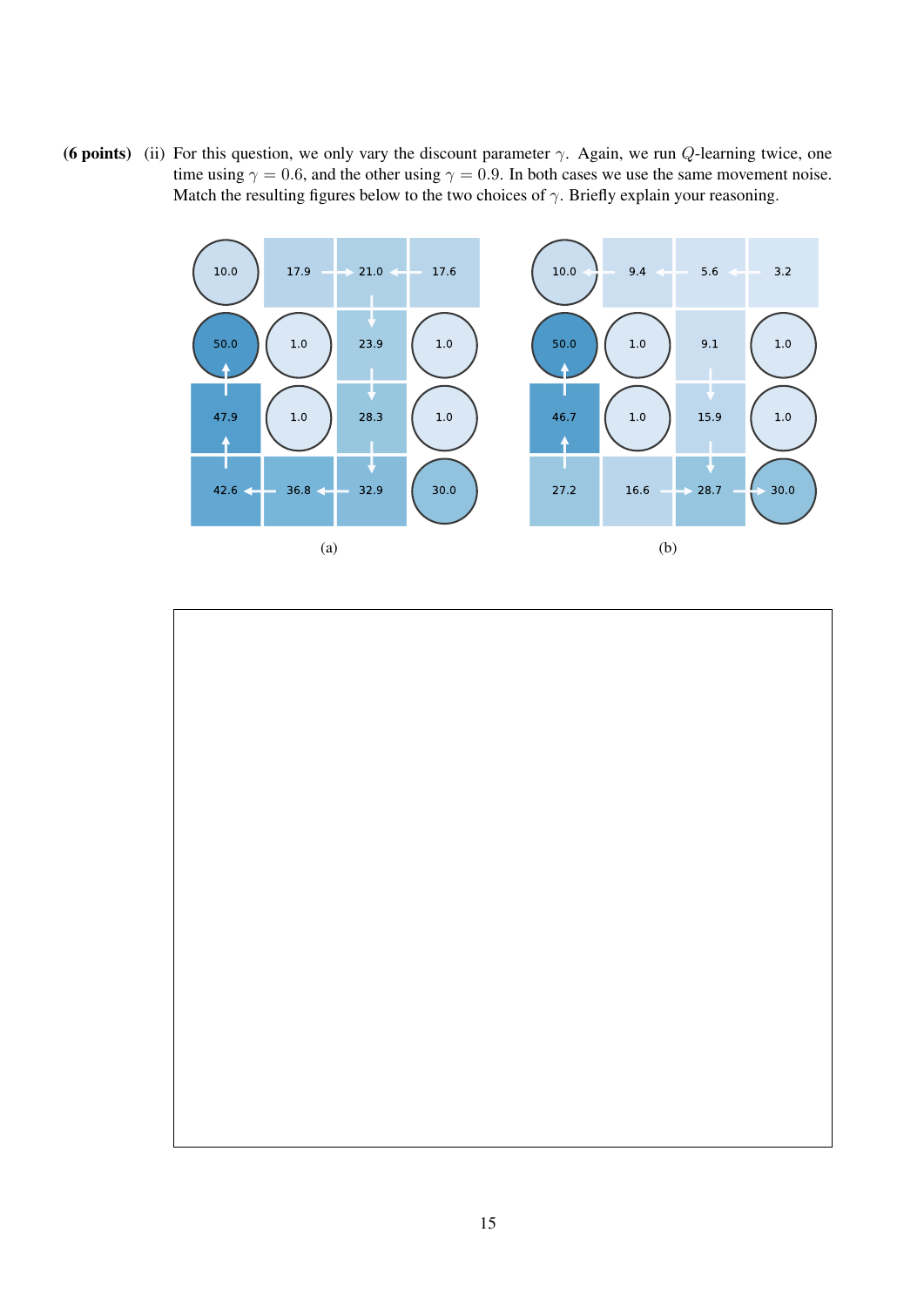Imagine that you are the manager of a shop. Your shop can have up to two items in stock. Every day you carry out one of the following actions:

- *order* one item from the production plant,
- *do not order* anything from the production plant.

Every day your clients either buy exactly one item from your shop or do not buy anything. This depends on the current stock according to the following distribution:

> $P(buu \mid stock = 0) = 0.0,$  $P(buy \mid stock = 1) = 0.8,$  $P(buy \mid stock = 2) = 0.6.$

The number of items in stock on the next day depends on whether you have placed an order or not, and on whether your clients have bought an item or not. For example, if you have 1 item in stock and you have placed an order, next day there will be 1 item in stock with probability 0.8 and 2 items with probability 0.2. Placing an order when there are 2 items in stock always results in having 2 items in stock on the next day.

For simplicity, we assume that items can be ordered for free and that there is no profit gained by selling items. We only consider storage costs, which depend on the amount of items in stock on any given day:

> $cost(\text{stock} = 0) = 35 \text{CHF},$  $cost(\mathit{stock} = 1) = 4 \text{CHF},$  $cost(state = 2) = 13 \text{CHF}.$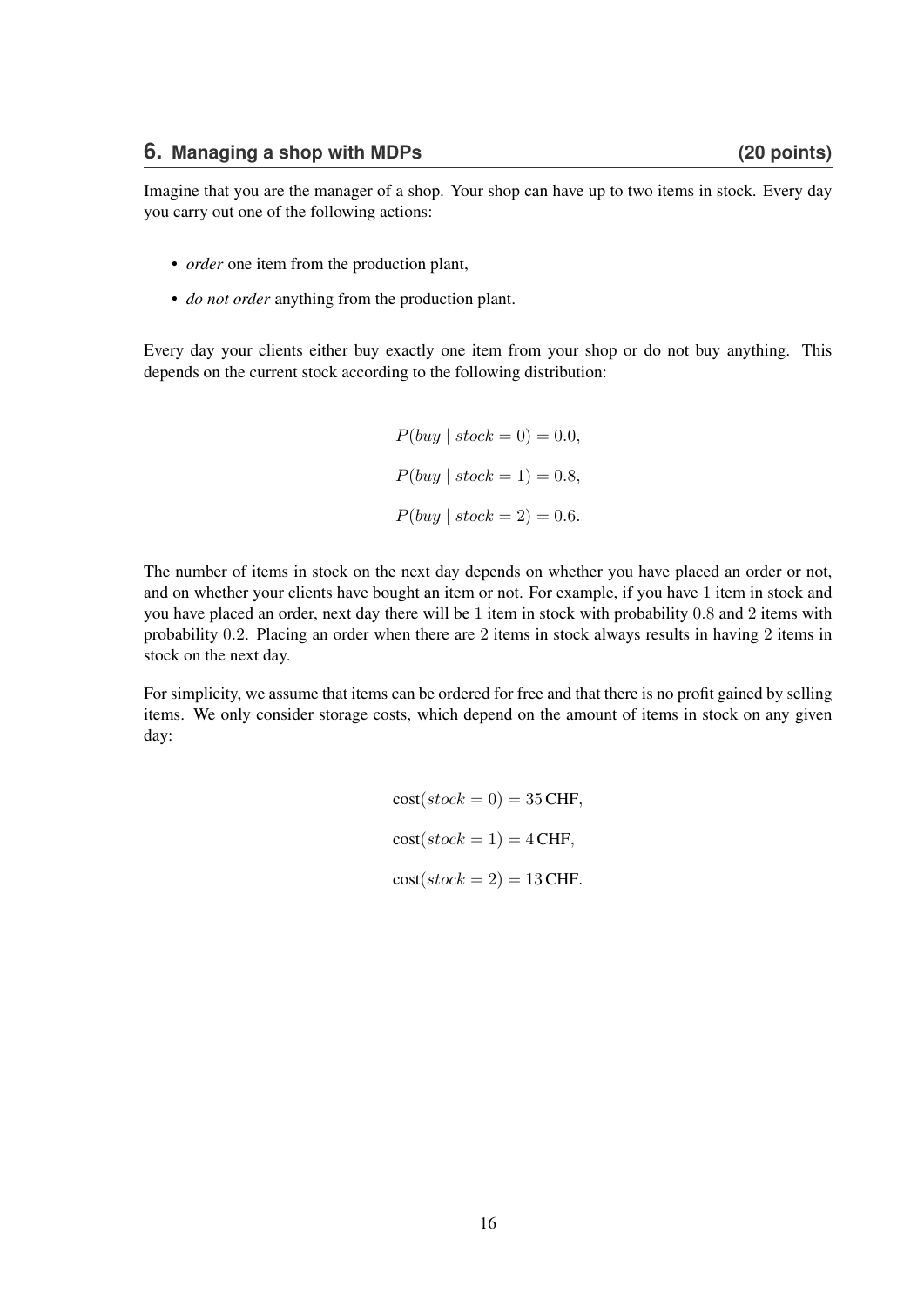(6 points) (i) Draw the MDP corresponding to this sequential decision problem. [*Hint: Costs can be interpreted as negative rewards.*]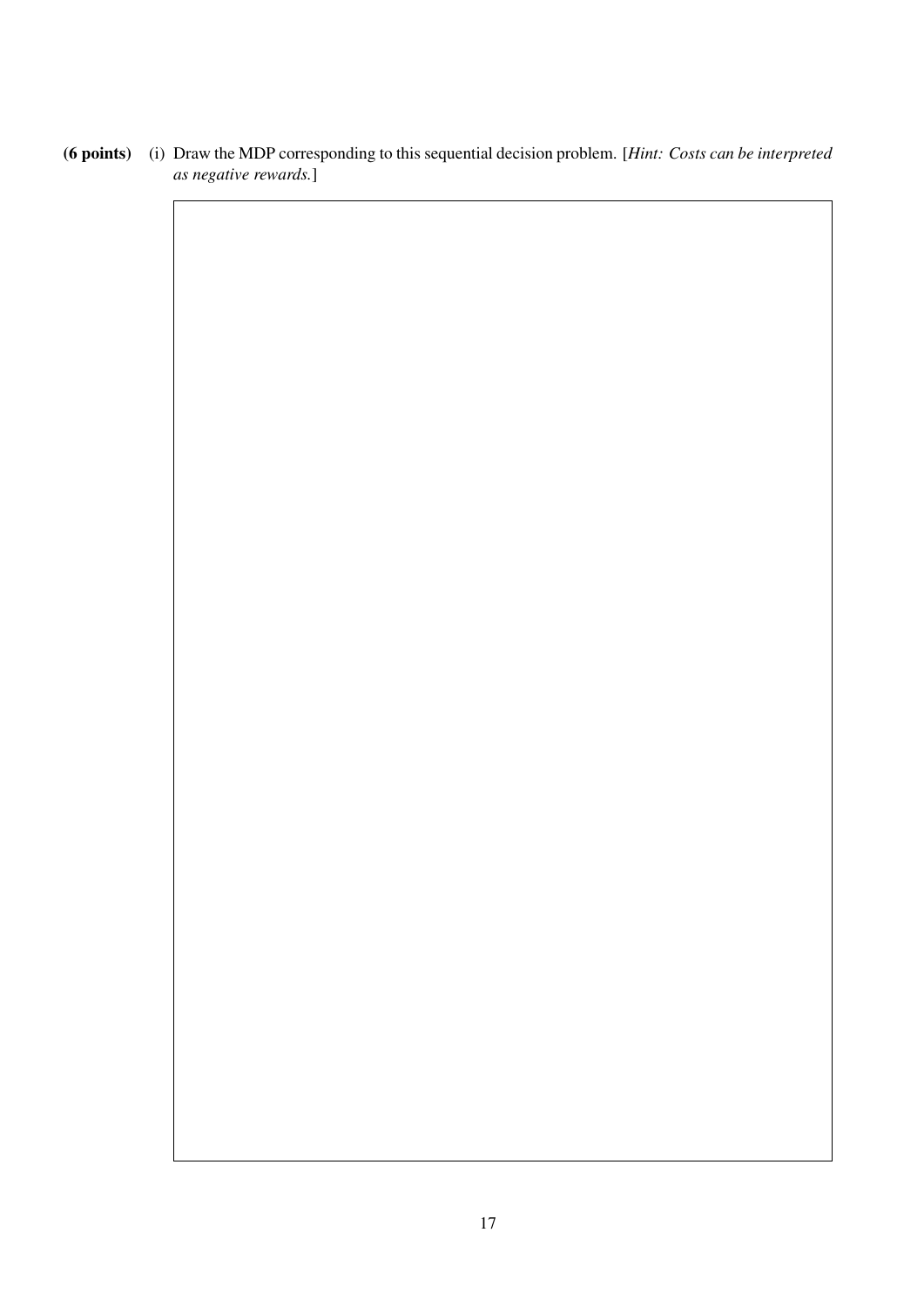(8 points) (ii) In order to manage your center efficiently, you come up with the following policy:

$$
\pi(0) = \text{order},
$$
  
\n
$$
\pi(1) = \text{order},
$$
  
\n
$$
\pi(2) = \text{do not order}.
$$

Recall that the value function induced by a policy  $\pi$  is given by

$$
V^{\pi}(x) = r(x) + \gamma \sum_{x'} P(x'|x, \pi(x)) V^{\pi}(x').
$$

Compute the value function induced by the policy given above for  $\gamma = 0.5$ .